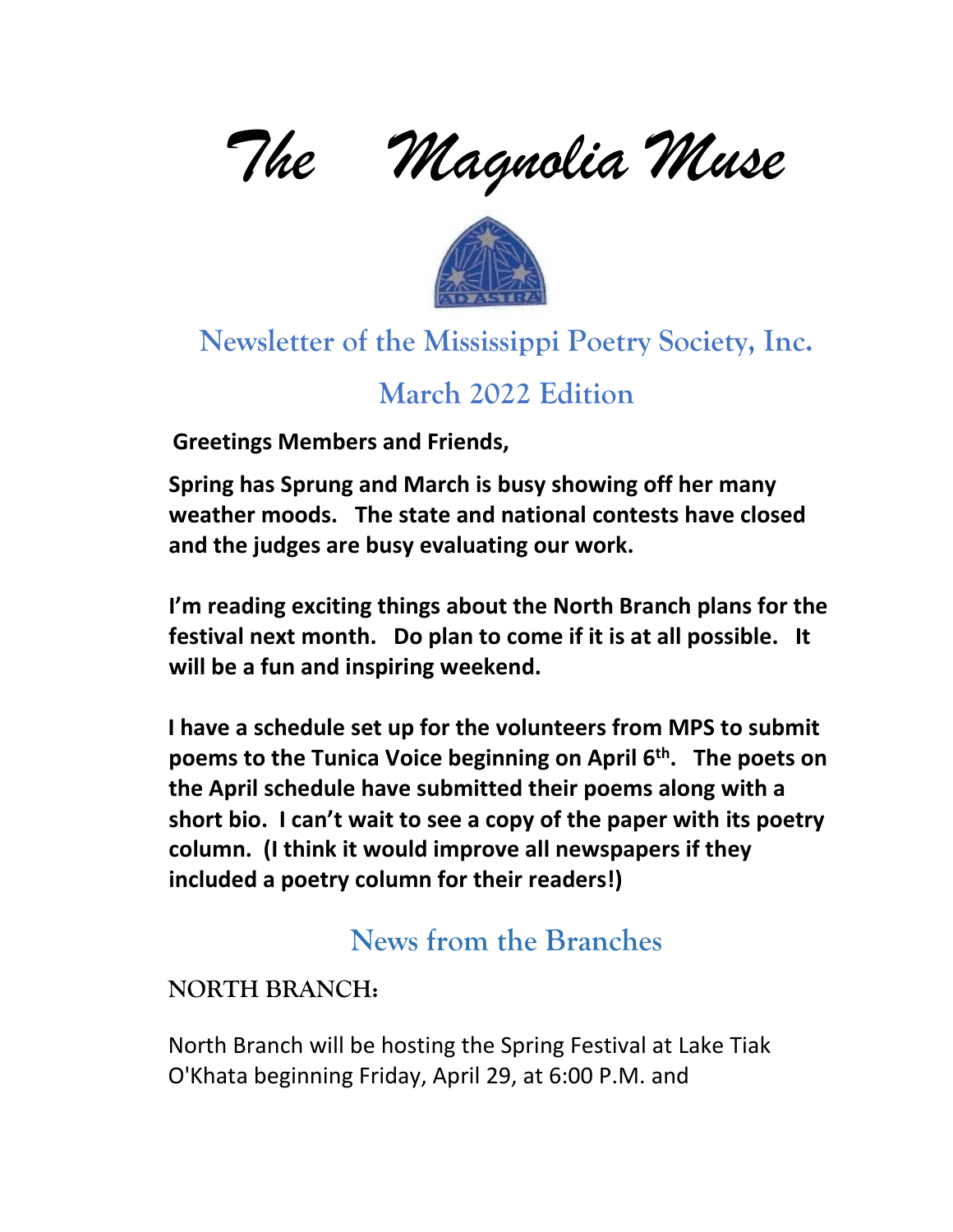ending Sunday, May 1, about 11:00 A.M. A few highlights of the festival will be contest awards, a presentation and a reading by our keynote speaker, Dr. Benjamin Morris from Hattiesburg, presentations by North Branch and Central Branch, officer elections, and the 2022 POY Award presentation. If you have questions, contact Janice Canerdy at [jlcanerdy@yahoo.com](mailto:jlcanerdy@yahoo.com)

The next North Branch meeting will be March 26 at the Lee County Library in Tupelo.

### **CENTRAL BRANCH**:

Central Branch members took part in Pacesetter Gallery's "Poetry Open Mic Night" on March 3. Those members were: Jeanne Kelly and son Andy Kelly, Patsy Twiner, Stephen Curry, Jason Ervin, Bill Gressett, and Tommy Little. Central Branch is partnering with Pacesetter Gallery's Keri Davis in presenting "Poetry Open Mic" each month. The next Open Mic will be April 7, 6-8 pm.

Central Branch met on March 19 with thirteen in attendance, welcoming new members and guests at our last two monthly meetings. Several of our poets accepted Bill Gressett's Challenge and read poems at our meeting on the theme of "A Fable Agreed Upon." Contest Chair, Jason Ervin, updated us on the status of judging the spring contest and on the upcoming project of recording poems for historical legacy.

### **SOUTH BRANCH:**

South Branch members enjoyed an excellent program presented by Susan Newton titled "Write What You Love and Love What You Write" then shared their poems using the form Rondino as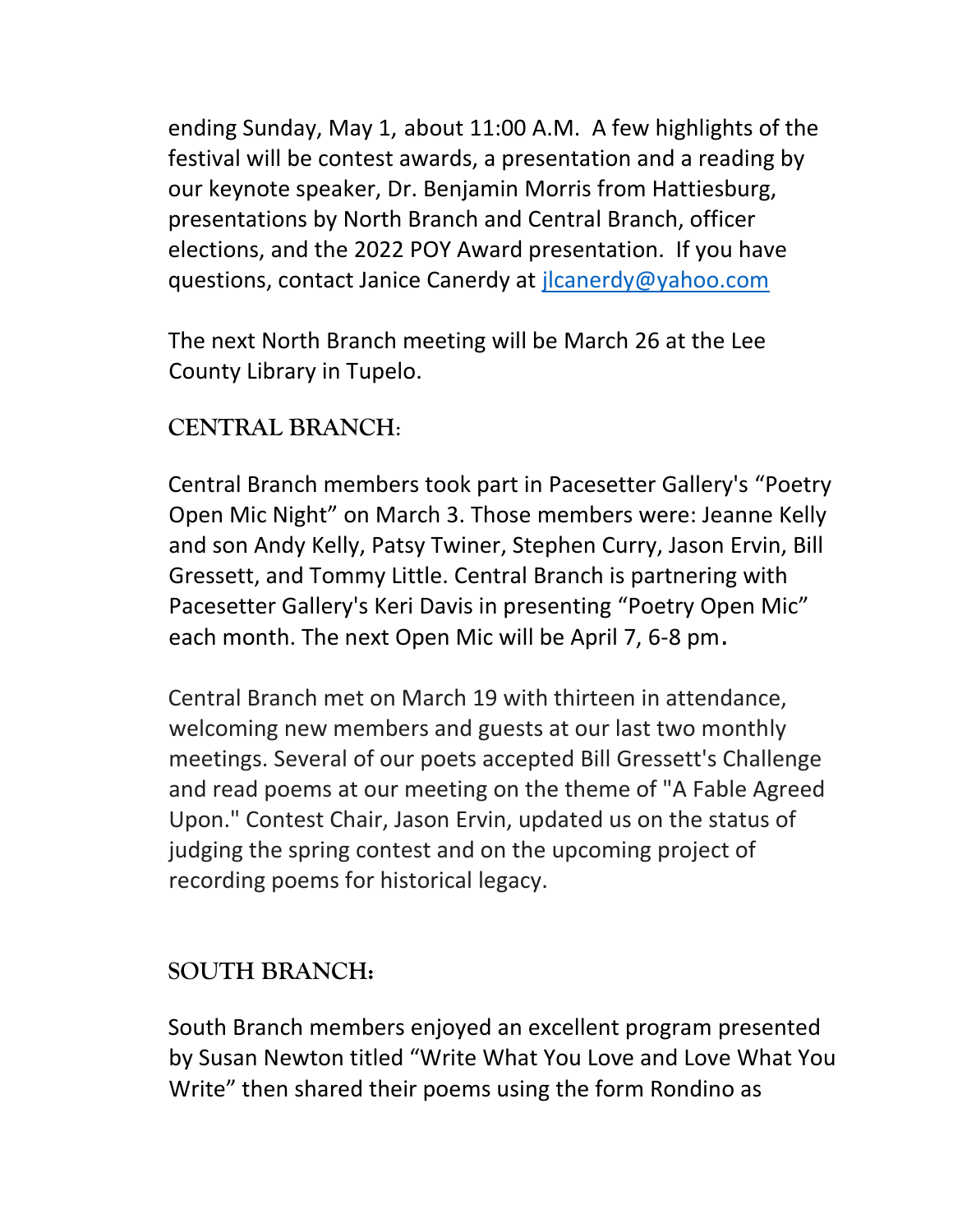described in the January Strophes at the March meeting. All those participating were encouraged to enter their creations in Category 24 of the NFSPS contest.

The MPS outgoing POY, Brenda Finnegan reported that all the MPS editions of *Horn Island Vista* have been sold. She has a few personal copies to sell for \$10 each (\$13 by mail). Order from her: Brenda Finnegan, 5713 Belle Fontaine Drive, Ocean Springs, MS 39546, and please indicate how you wish for your copy to be inscribed: to you; to someone else, or simply autographed.

## **Recent Honors, Awards and Publications**

#### **Dr. Emory Jones:**

- "Divine Sculpture" published in *Route 7 Review 2021 Poems*, November 2021. "
- "Perfect Day" (A Minute) was published in *California Quarterly,* Volume 47, Number 3 (2021).
- "Summer Hummm" won First Place in the Lazy, Hazy, Crazy Days of Summer Poetry of the 2021 *White County Creative Writers Contest*
- "Heavenly Peace" won Second Place in Category 1 (Rhymed or Blank Verse) in the 2021 Winter Contest of the Missouri State Poetry Society.
- "Haunted House" won Second Place in the Members Only Monthly Contest for May 2020 of the Arizona State Poetry Society.
- "Squawks from above…" won Honorable Mention in Category 3 (Haiku) of the Arizona State Poetry Society's 2021 Contest.
- "Heavenly Peace" won Honorable Mention in Category 6 (Jesse Belle Rittenhouse Memorial Award) of the Arizona State Poetry Society's 2021 Contest.
- "Reverie At Slack Time" won Third Place in the Margo LaGattuta Memorial Award of the Poetry Society of Michigan 2021 Contest.
- "The Greater Mercy" won Second Place in Category 8 (Truth Award) of the Alabama State Poetry Society's 2021 Fall Contest.
- "Divine Sculpture" was published ion *Sandcutters 2021*, journal of the Arizona State Poetry Society.
- "Heavenly Peace" was published in *Sandcutters 2021*, journal of the Arizona State Poetry Society.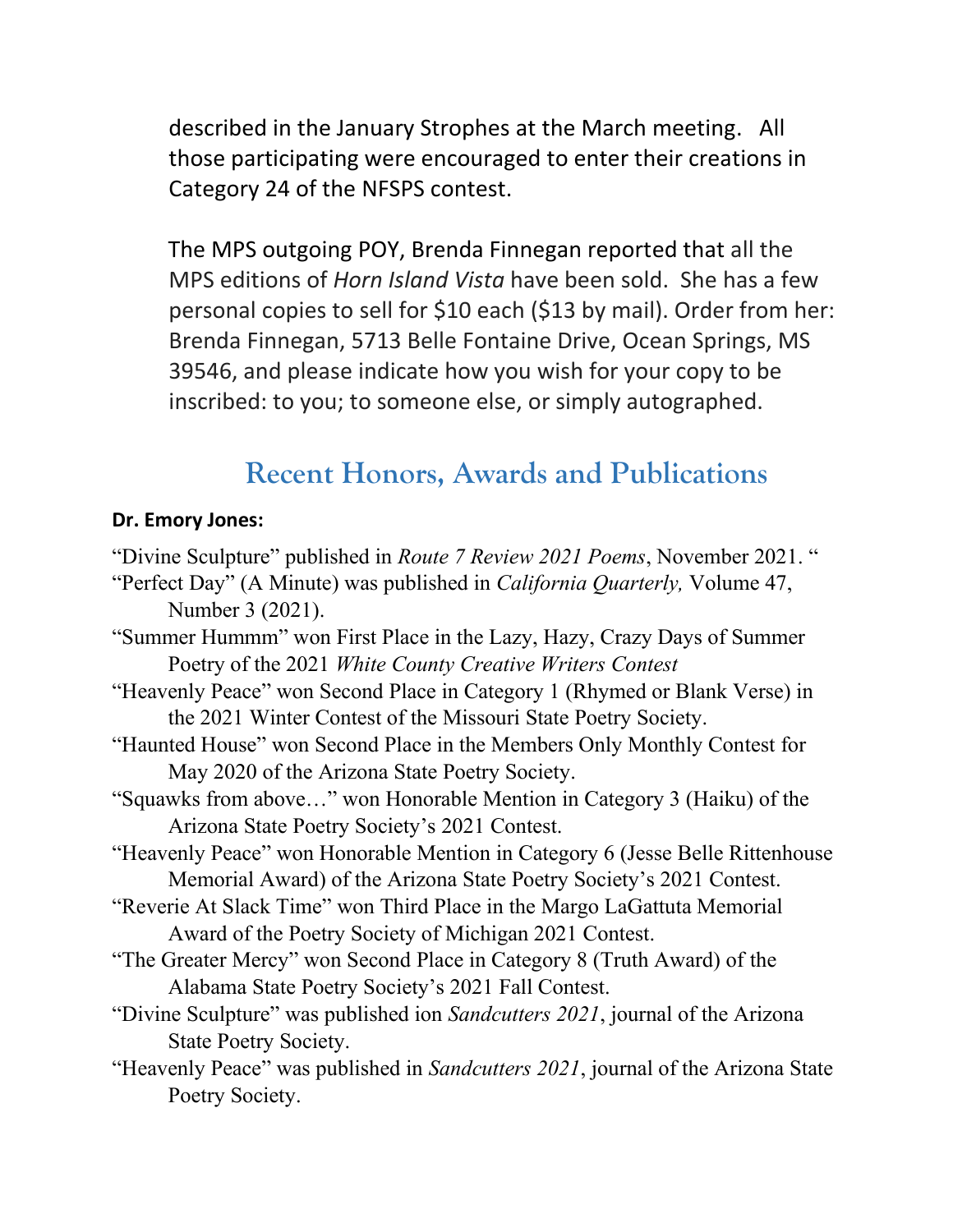- "Haunted House" was published ion *Sandcutters 2021*, journal of the Arizona State Poetry Society.
- "Desert Rose" won Honorable Mention in the Arizona State Poetry Society's 2021 Ekphrastic Poetry Contest.
- "Squawks from above…" won Second Place in the Haiku Category of the Arizona State Poetry Society's 2021 Contest.
- "Heavenly Peace" won Second Place in The Jesse Belle Rittenhouse Memorial Award of the Arizona State Poetry Society's 2021 Contest.
- "Deep Freeze" won First Place in the December 2021 Poet's Roundtable of Arkansas Merry Christmas Contest.

"Summer Hummm" was published in Volume 90.9/Fall 2021 of Pasques Petals.

"Riding Herd" was published in Volume 90.9/Fall 2021 of Pasques Petals.

"The Piano" was published in *Poetry Quarterly*, Fall 2021 Issue.

"In their ermine stoles…" was published in *Three-Line Poetry* January 2022 Issue. "On a pale blue sky…." Was published in *Three-Line Poetry* January 2022 Issue.

#### **Linda Watson Owen:**

poem "Foreign Age" published in Vol. 9 Chap. 4 of *Visual Verse*.

#### **Dr. Philip Levin:**

two articles published in *Gulf Coast Woman* and one accepted for publication in *Parents and Kids.*

#### **Gail Denham:**

Two poems accepted by *Door is Ajar* publication; Addison Art using a poem, along with art piece designed by Julie Addison; a 2nd prize in Massachusetts "Of Thee I Sing" contest; *Poetic Voices* used 7 poems in Jan, Feb, March; *Pen Pal Poetry* used a poem; poems *in Sandcutters* (Arizona); *Tolipse* used poems*; ISPS* used a poem, Dec '21; OCW (Oregon) used two poems in *Swallow's Nest*, Dec.; 3rd prize in Indiana contest; 1st prize in PRA contest; Highland Park put some of my poems on their Facebook site*; Quill & Parchment* used my Ekphrastic, "Out The Window" in March, and is holding a poem for fall; that's back to December 2021.

#### **Janice Canerdy:**

- (1) Better Than Starbucks, February 2022
- (2) Society of Classical Poets, online, January 2022